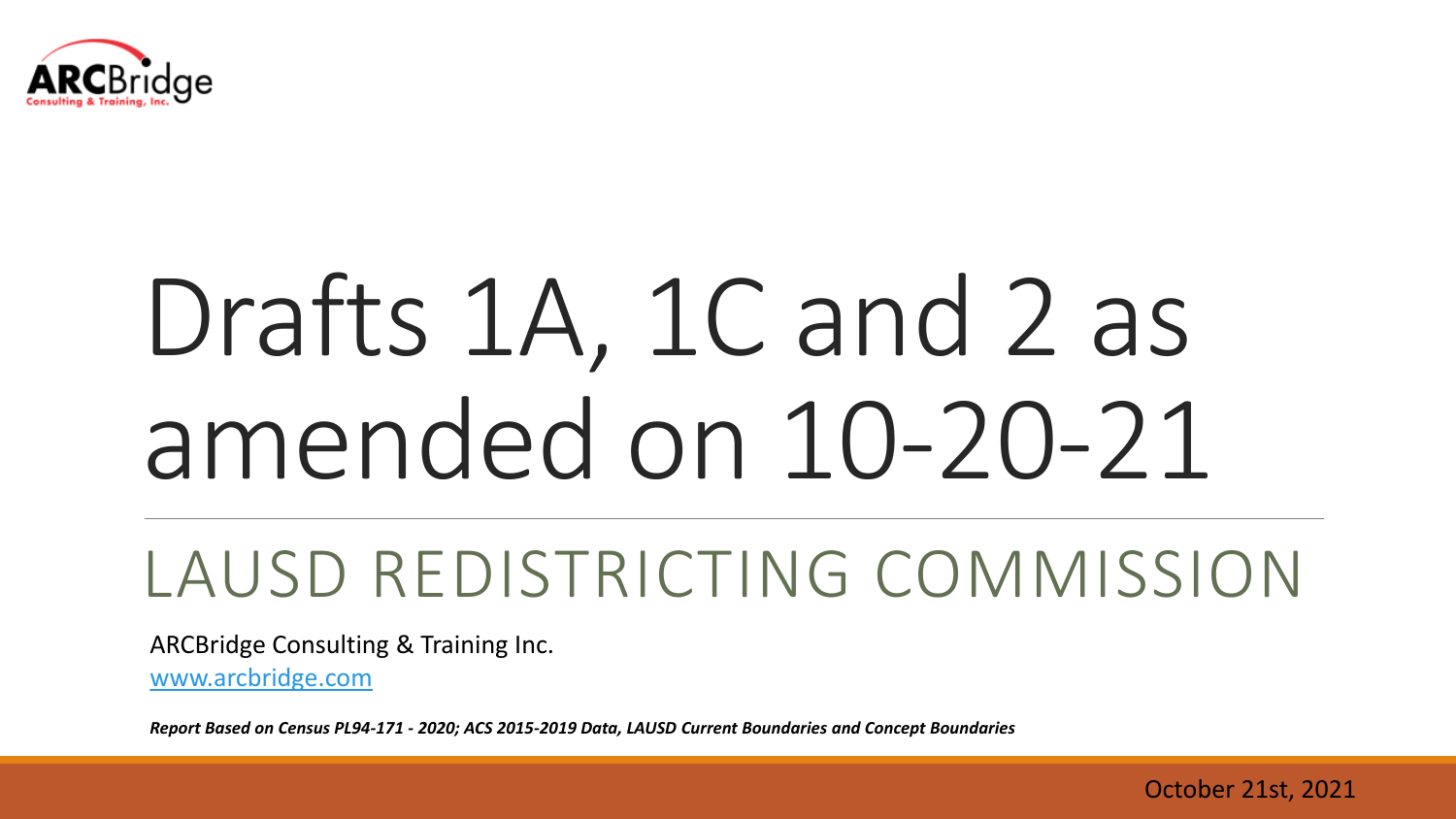# Map Concepts Draft  $1A -$  Maximum Deviation  $-8.61\%$

|        | District 1      |               |             | District 2 |            |                | District 3    |             |             | District 4    |            |                      | District 5           |              |              | District 6  |                      |             | District 7  |                        |                                                                                                                 |
|--------|-----------------|---------------|-------------|------------|------------|----------------|---------------|-------------|-------------|---------------|------------|----------------------|----------------------|--------------|--------------|-------------|----------------------|-------------|-------------|------------------------|-----------------------------------------------------------------------------------------------------------------|
|        | <b>POPI</b>     | <b>VAP</b>    | <b>CVAP</b> | <b>POP</b> | <b>VAP</b> | <b>CVAPI</b>   | POP           | <b>VAPI</b> | <b>CVAP</b> | <b>POPI</b>   | <b>VAP</b> | CVAPI                | <b>POP</b>           | <b>VAP</b>   | <b>CVAPI</b> | <b>POPI</b> | <b>VAPI</b>          | <b>CVAP</b> | <b>POPI</b> | <b>VAPI</b>            | <b>CVAP</b>                                                                                                     |
| Total  | 647,882 518,208 |               | 399,139     | 665,037    | 539,616    | 386,119675,026 |               |             |             |               |            |                      |                      |              |              |             |                      |             |             |                        | 546,479 462,644 705,226 604,616 512,460 648,843 514,384 339,031 669,914 526,290 392,380 650,233 493,524 365,382 |
| Latino |                 | 45.13% 41.80% | 31.42%      | 63.78%     | 60.10%     |                | 55.75% 34.61% | 32.01%      | 26.22%      | 17.69% 16.54% |            | 14.68% 70.14% 66.16% |                      |              |              |             | 58.40% 63.44% 60.20% |             |             | 53.60% 60.58% 56.98%   | 48.28%                                                                                                          |
| White  |                 | 15.07% 16.34% | 18.69%      | 15.86%     | 17.84%     |                | 21.53% 41.92% | 44.54%      | 52.61%      | 59.20%60.54%  |            |                      | 65.94% 12.88% 14.91% |              |              |             | 20.03% 22.67% 24.88% |             |             | 31.15% 10.03% 11.73%   | 15.43%                                                                                                          |
| Black  |                 | 26.67% 27.71% | 39.87%      | 3.02%      | 3.33%      | 4.63%          | 4.64%         | 4.84%       | 6.23%       | 4.18%         | 4.30%      | 5.64%                | 5.20%                | 5.75%        | 8.50%        | 3.44%       | 3.75%                |             |             | 5.07% 14.57% 14.99%    | 20.83%                                                                                                          |
| AI/AN  | 0.16%           | 0.17%         | 0.16%       | 0.20%      | 0.20%      | 0.28%          | 0.13%         | 0.13%       | 0.44%       | 0.15%         | 0.15%      | 0.13%                | 0.18%                | 0.19%        | 0.29%        | 0.17%       | 0.18%                | 0.60%       | 0.18%       | 0.19%                  | 0.18%                                                                                                           |
| Asian  | 8.41%           | 9.58%         | 8.71%       | 14.35%     | 15.93%     |                | 16.72% 13.86% | 14.35%      | 13.81%      | 12.55% 13.10% |            | 12.55%               |                      | 9.17% 10.65% | 11.83%       | 7.76%       | 8.59%                |             |             | $9.25\%$ 11.14% 12.79% | 13.41%                                                                                                          |
| NH/PI  | 0.11%           | 0.11%         | 0.11%       | 0.07%      | 0.07%      | 0.08%          | 0.11%         | 0.11%       | 0.53%       | 0.11%         | 0.11%      | 0.09%                | 0.07%                | 0.07%        | 0.09%        | 0.09%       | 0.10%                | 0.52%       | 0.54%       | 0.57%                  | 0.76%                                                                                                           |
| Other  | 0.87%           | 0.84%         | N/A         | 0.55%      | 0.49%      | N/A            | 0.72%         | 0.63%       | N/A         | 0.81%         | 0.75%      | N/A                  | 0.53%                | 0.46%        | N/A          | 0.54%       | 0.48%                | N/A         | 0.57%       | 0.51%                  | N/A                                                                                                             |
| Mixed  | 3.58%           | 3.45%         | N/A         | 2.18%      | 2.04%      | N/A            | 4.00%         | 3.38%       | N/A         | 5.32%         | 4.50%      | N/A                  | 1.83%                | 1.80%        | N/A          | 1.88%       | 1.80%                | N/A         | 2.38%       | 2.24%                  | N/A                                                                                                             |

#### Registered Voters – Latino and Asian

|                          | District 1 |          | District 2 |        | District 3 |          | District 4 |        | District 5 |        | District 6 |        | District 7 |        |
|--------------------------|------------|----------|------------|--------|------------|----------|------------|--------|------------|--------|------------|--------|------------|--------|
| <b>Registered Voters</b> | 391,977    |          | 350,708    |        | 417,735    |          | 470,552    |        | 305,110    |        | 348,627    |        | 351,363    |        |
| 2020 Voters              | 260,989    | 66.58%   | 244,300    | 69.66% | 320,667    | 76.76%   | 367,250    | 78.05% | 200,040    | 65.56% | 241,656    | 69.32% | 224,284    | 63.83% |
| Latino                   | 102,950    | 26.26%   | 179,947    | 51.31% | 95,576     | 22.88%   | 52,283     | 11.11% | 160,714    | 52.67% | 175,790    | 50.42% | 152,300    | 43.35% |
| Korean                   | 8,022      | 2.05%    | 10,277     | 2.93%  | 6,036      | $1.44\%$ | 5,537      | 1.18%  | 7,596      | 2.49%  | 2,236      | 0.64%  | 4,549      | 1.29%  |
| Japanese                 | 1,783      | 0.45%    | 1,760      | 0.50%  | 2,495      | 0.60%    | 4,640      | 0.99%  | 1,337      | 0.44%  | 1,012      | 0.29%  | 5,106      | 1.45%  |
| Chinese                  | 4,680      | 1.19%    | 8,504      | 2.42%  | 6,721      | 1.61%    | 10,515     | 2.23%  | 5,801      | 1.90%  | 1,987      | 0.57%  | 3,529      | 1.00%  |
| Indian                   | 2,823      | 0.72%    | 1,768      | 0.50%  | 7,010      | 1.68%    | 6,191      | 1.32%  | 1,485      | 0.49%  | 1,895      | 0.54%  | 1,442      | 0.41%  |
| Vietnamese               | 1,086      | 0.28%    | 2,723      | 0.78%  | 4,696      | 1.12%    | 2,731      | 0.58%  | 1,374      | 0.45%  | 1,398      | 0.40%  | 2,055      | 0.58%  |
| Filipino                 | 4,285      | $1.09\%$ | 9,571      | 2.73%  | 9,213      | 2.21%    | 5,178      | 1.10%  | 6,201      | 2.03%  | 9,460      | 2.71%  | 11,015     | 3.13%  |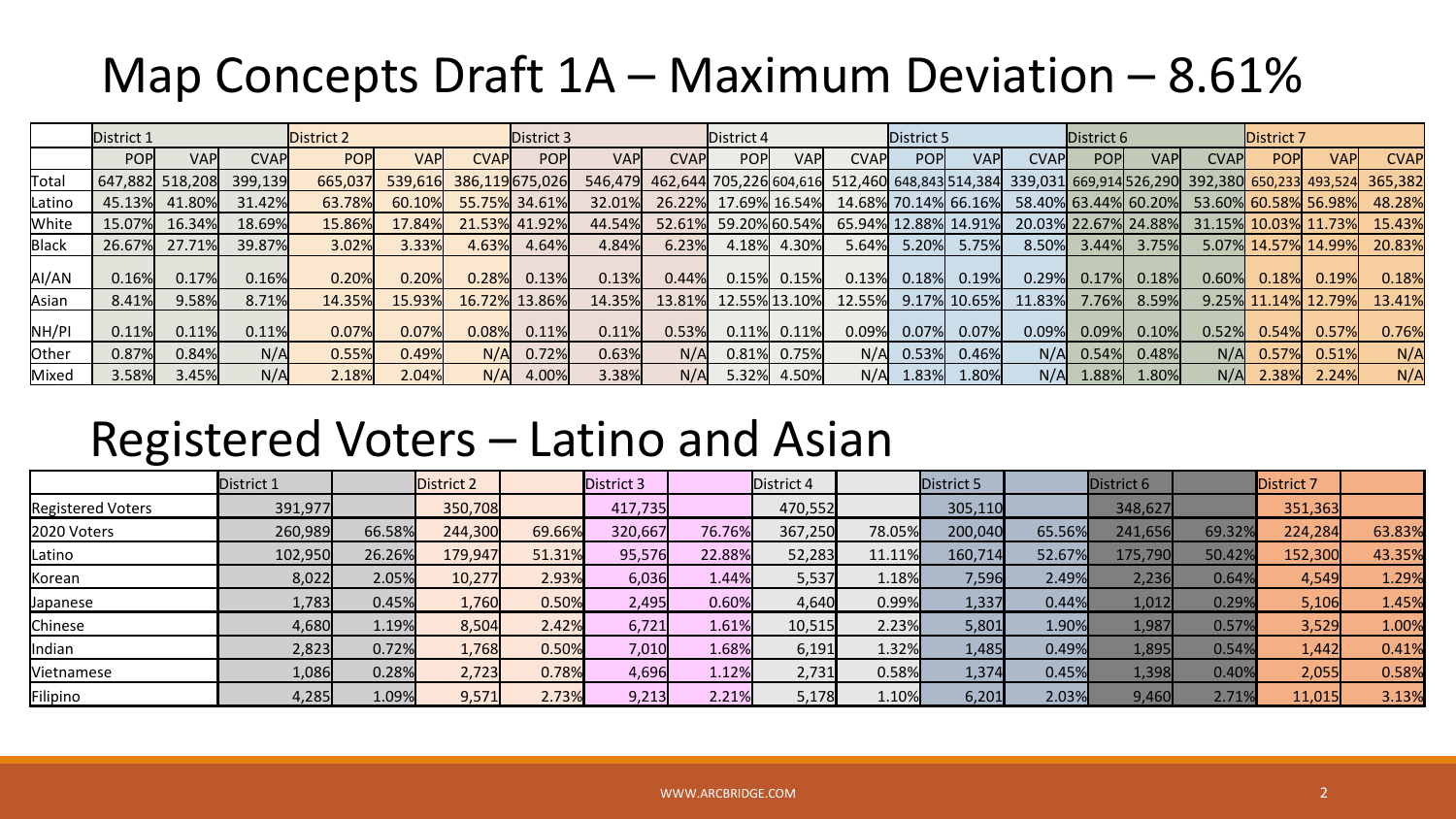## Map Concepts Draft 1C – Maximum Deviation – 7.49%

|              | District 1  |                 |         | District 2 |        |                         | District 3    |             |       | District 4                      |                |                      | District 5 |                      |                                                 | District 6 |                |             | District 7  |                      |                                 |
|--------------|-------------|-----------------|---------|------------|--------|-------------------------|---------------|-------------|-------|---------------------------------|----------------|----------------------|------------|----------------------|-------------------------------------------------|------------|----------------|-------------|-------------|----------------------|---------------------------------|
|              | <b>POPI</b> | <b>VAP</b>      | CVAPI   | <b>POP</b> | VAPI   | <b>CVAPI</b>            | <b>POPI</b>   | <b>VAPI</b> | CVAPI | <b>POPI</b>                     | <b>VAP</b>     | <b>CVAP</b>          | <b>POP</b> | <b>VAP</b>           | <b>CVAP</b>                                     | <b>POP</b> | <b>VAPI</b>    | <b>CVAP</b> | <b>POPI</b> | <b>VAPI</b>          | <b>CVAP</b>                     |
| Total        |             | 640,931 515,948 | 397.596 | 665,037    |        | 539,616 386,119 675,026 |               |             |       | 546,479 462,644 683,108 585,888 |                |                      |            |                      | 498,830 689,031 542,439 354,414 669,914 526,290 |            |                |             |             |                      | 392,380 639,114 486,457 365,172 |
| Latino       |             | 43.09% 39.88%   | 30.22%  | 63.78%     | 60.10% |                         | 55.75% 34.61% | 32.01%      |       | 26.22% 17.92% 16.75%            |                |                      |            | 14.86% 71.25% 67.32% | 59.38% 63.44% 60.20%                            |            |                |             |             | 53.60% 58.94% 55.33% | 46.63%                          |
| White        |             | 16.91% 18.26%   | 20.87%  | 15.86%     | 17.84% |                         | 21.53% 41.92% | 44.54%      |       | 52.61% 59.48% 60.80%            |                | 66.00% 12.18% 14.18% |            |                      | 19.22% 22.67% 24.88%                            |            |                |             |             | 31.15% 10.21% 11.91% | 15.46%                          |
| <b>Black</b> |             | 25.72% 26.65%   | 38.24%  | 3.02%      | 3.33%  | 4.63%                   | 4.64%         | 4.84%       | 6.23% | 4.14%                           | 4.27%          | 5.64%                |            | 5.37% 5.92%          | 8.50%                                           |            | $3.44\%$ 3.75% |             |             | 5.07% 15.73% 16.14%  | 20.83%                          |
| AI/AN        | 0.16%       | 0.17%           | 0.16%   | 0.20%      | 0.20%  | 0.28%                   | 0.13%         | 0.13%       | 0.44% |                                 | $0.15\%$ 0.15% | 0.13%                | 0.18%      | 0.19%                | 0.28%                                           | 0.17%      | 0.18%          | 0.60%       | 0.18%       | 0.19%                | 0.18%                           |
| Asian        |             | 9.41% 10.53%    | 9.34%   | 14.35%     | 15.93% |                         | 16.72% 13.86% | 14.35%      |       | 13.81% 12.07% 12.69%            |                | 12.40%               |            | 8.65% 10.12%         | 11.34%                                          | 7.76%      | 8.59%          |             |             | 9.25% 11.35% 13.00%  | 13.42%                          |
| NH/PI        | 0.11%       | 0.11%           | 0.11%   | 0.07%      | 0.07%  | 0.08%                   | 0.11%         | 0.11%       | 0.53% |                                 | $0.11\%$ 0.11% | 0.09%                | $0.07\%$   | 0.07%                | 0.09%                                           | $0.09\%$   | 0.10%          | 0.52%       | 0.55%       | 0.58%                | 0.76%                           |
| Other        | 0.89%       | 0.86%           | N/A     | 0.55%      | 0.49%  | N/AI                    | 0.72%         | 0.63%       | N/A   |                                 | $0.81\%$ 0.75% | N/A                  | 0.53%      | 0.46%                | N/A                                             | 0.54%      | 0.48%          | N/A         | 0.57%       | 0.51%                | N/A                             |
| Mixed        | 3.71%       | 3.54%           | N/A     | 2.18%      | 2.04%  | N/A                     | 4.00%         | 3.38%       | N/A   | 5.31%                           | 4.49%          | N/A                  | 1.76%      | 1.74%                | N/A                                             | 1.88%      | 1.80%          | N/A         | 2.47%       | 2.34%                | N/A                             |

#### Registered Voters – Latino and Asian

|                          | District 1 |        | District 2 |        | District 3 |        | District 4 |        | District 5 |        | District 6 |        | <b>District 7</b> |        |
|--------------------------|------------|--------|------------|--------|------------|--------|------------|--------|------------|--------|------------|--------|-------------------|--------|
| <b>Registered Voters</b> | 390,221    |        | 350,708    |        | 417,735    |        | 457,079    |        | 320,747    |        | 348,627    |        | 350,955           |        |
| 2020 Voters              | 262,517    | 67.27% | 244,300    | 69.66% | 320,667    | 76.76% | 357,022    | 78.11% | 208,481    | 65.00% | 241,656    | 69.32% | 224,543           | 63.98% |
| Latino                   | 98,585     | 25.26% | 179,947    | 51.31% | 95,576     | 22.88% | 51,171     | 11.20% | 171,251    | 53.39% | 175,790    | 50.42% | 147,240           | 41.95% |
| Korean                   | 8,929      | 2.29%  | 10,277     | 2.93%  | 6,036      | 1.44%  | 4,615      | 1.01%  | 7,607      | 2.37%  | 2,236      | 0.64%  | 4,553             | 1.30%  |
| Japanese                 | 1,847      | 0.47%  | 1,760      | 0.50%  | 2,495      | 0.60%  | 4,568      | 1.00%  | 1,348      | 0.42%  | 1,012      | 0.29%  | 5,103             | 1.45%  |
| Chinese                  | 4,945      | 1.27%  | 8,504      | 2.42%  | 6,721      | 1.61%  | 10,225     | 2.24%  | 5,820      | 1.81%  | 1,987      | 0.57%  | 3,535             | 1.01%  |
| Indian                   | 2,949      | 0.76%  | 1,768      | 0.50%  | 7,010      | 1.68%  | 6,022      | 1.32%  | 1,510      | 0.47%  | 1,895      | 0.54%  | 1,460             | 0.42%  |
| Vietnamese               | 1,132      | 0.29%  | 2,723      | 0.78%  | 4,696      | 1.12%  | 2,675      | 0.59%  | 1,379      | 0.43%  | 1,398      | 0.40%  | 2,060             | 0.59%  |
| Filipino                 | 4,301      | 1.10%  | 9,571      | 2.73%  | 9,213      | 2.21%  | 5,035      | 1.10%  | 6,449      | 2.01%  | 9,460      | 2.71%  | 10,894            | 3.10%  |